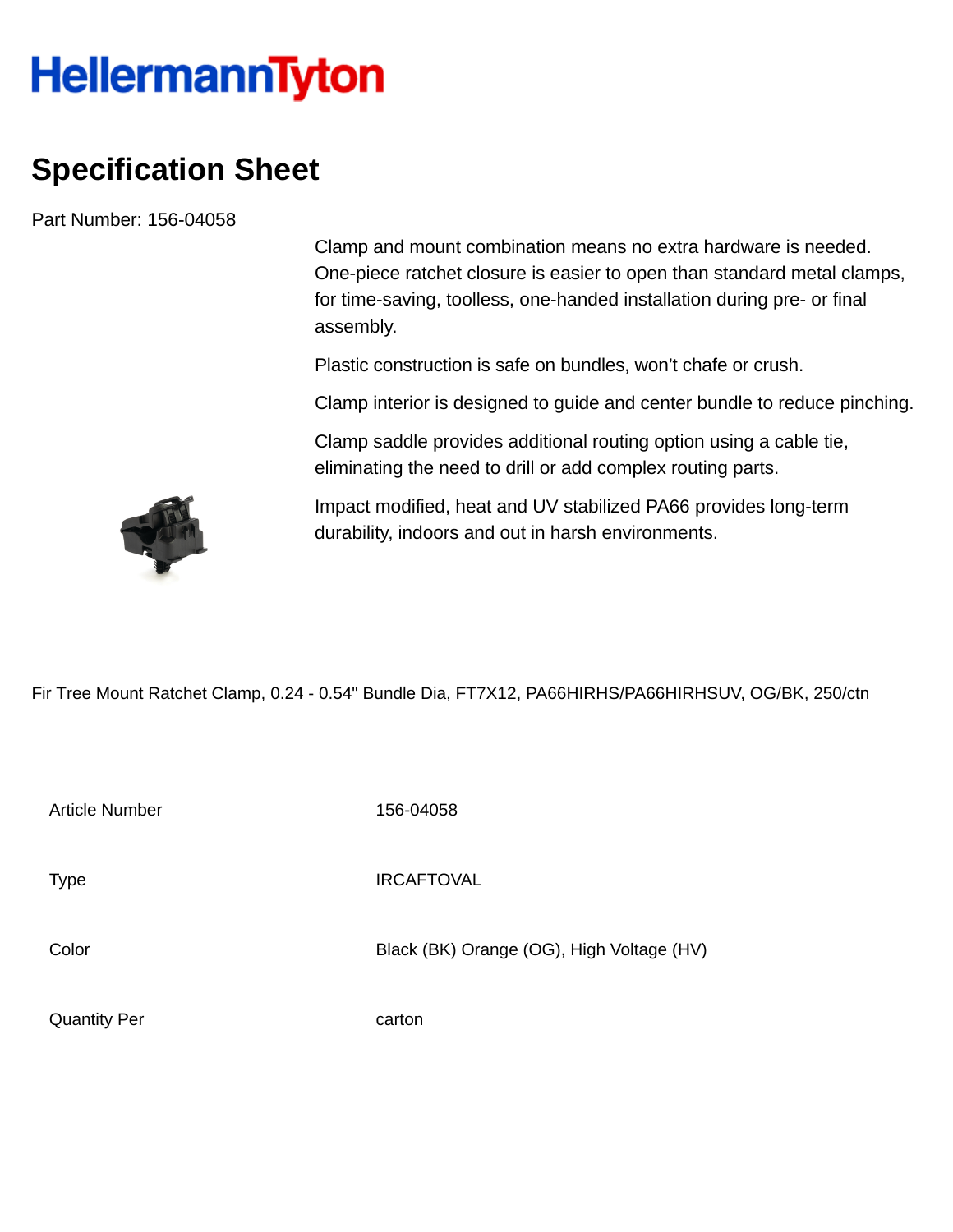| <b>Product Description</b>            | The Ratchet P-Clamp family offers versatility when managing wires,<br>cables and hoses. This one-of-a-kind solution is offered in V-0<br>material for the most stringent flammability requirements and<br>high-visibility orange color to signal the safety precautions needed for<br>EV vehicles. The robust design and durable materials make it ideal<br>for heavy duty applications. The one-piece adjustable clamp can be<br>closed by hand to the desired diameter. The release feature provides<br>easy and nondestructive removal of cables simply by using a<br>flat-head screwdriver. This nondestructive release allows the clamp to<br>be reused without removing or replacing any bolts or screws. The<br>In-line Ratchet P-Clamp has built-in attachments including round and<br>oval fir trees, so no additional hardware is needed for securing to a<br>panel. See our website for additional configurations. |
|---------------------------------------|-------------------------------------------------------------------------------------------------------------------------------------------------------------------------------------------------------------------------------------------------------------------------------------------------------------------------------------------------------------------------------------------------------------------------------------------------------------------------------------------------------------------------------------------------------------------------------------------------------------------------------------------------------------------------------------------------------------------------------------------------------------------------------------------------------------------------------------------------------------------------------------------------------------------------------|
| <b>Short Description</b>              | Fir Tree Mount Ratchet Clamp, 0.24 - 0.54" Bundle Dia, FT7X12,<br>PA66HIRHS/PA66HIRHSUV, OG/BK, 250/ctn                                                                                                                                                                                                                                                                                                                                                                                                                                                                                                                                                                                                                                                                                                                                                                                                                       |
| <b>Global Part Name</b>               | IRCAFTOVAL-PA66HIRHS/PA66HIRHSUV-BK/OG                                                                                                                                                                                                                                                                                                                                                                                                                                                                                                                                                                                                                                                                                                                                                                                                                                                                                        |
| Minimum Tensile Strength (Imperial)   | 100.0                                                                                                                                                                                                                                                                                                                                                                                                                                                                                                                                                                                                                                                                                                                                                                                                                                                                                                                         |
| Minimum Tensile Strength (Metric)     | 445.0                                                                                                                                                                                                                                                                                                                                                                                                                                                                                                                                                                                                                                                                                                                                                                                                                                                                                                                         |
| Length L (Imperial)                   | 1.37                                                                                                                                                                                                                                                                                                                                                                                                                                                                                                                                                                                                                                                                                                                                                                                                                                                                                                                          |
| Length L (Metric)                     | 34.8                                                                                                                                                                                                                                                                                                                                                                                                                                                                                                                                                                                                                                                                                                                                                                                                                                                                                                                          |
| <b>Fixation Method</b>                | Fir Tree for oval holes                                                                                                                                                                                                                                                                                                                                                                                                                                                                                                                                                                                                                                                                                                                                                                                                                                                                                                       |
| Width W (Imperial)                    | 1.37                                                                                                                                                                                                                                                                                                                                                                                                                                                                                                                                                                                                                                                                                                                                                                                                                                                                                                                          |
| Width W (Metric)                      | 34.9                                                                                                                                                                                                                                                                                                                                                                                                                                                                                                                                                                                                                                                                                                                                                                                                                                                                                                                          |
| <b>Bundle Diameter Min (Imperial)</b> | 0.24                                                                                                                                                                                                                                                                                                                                                                                                                                                                                                                                                                                                                                                                                                                                                                                                                                                                                                                          |